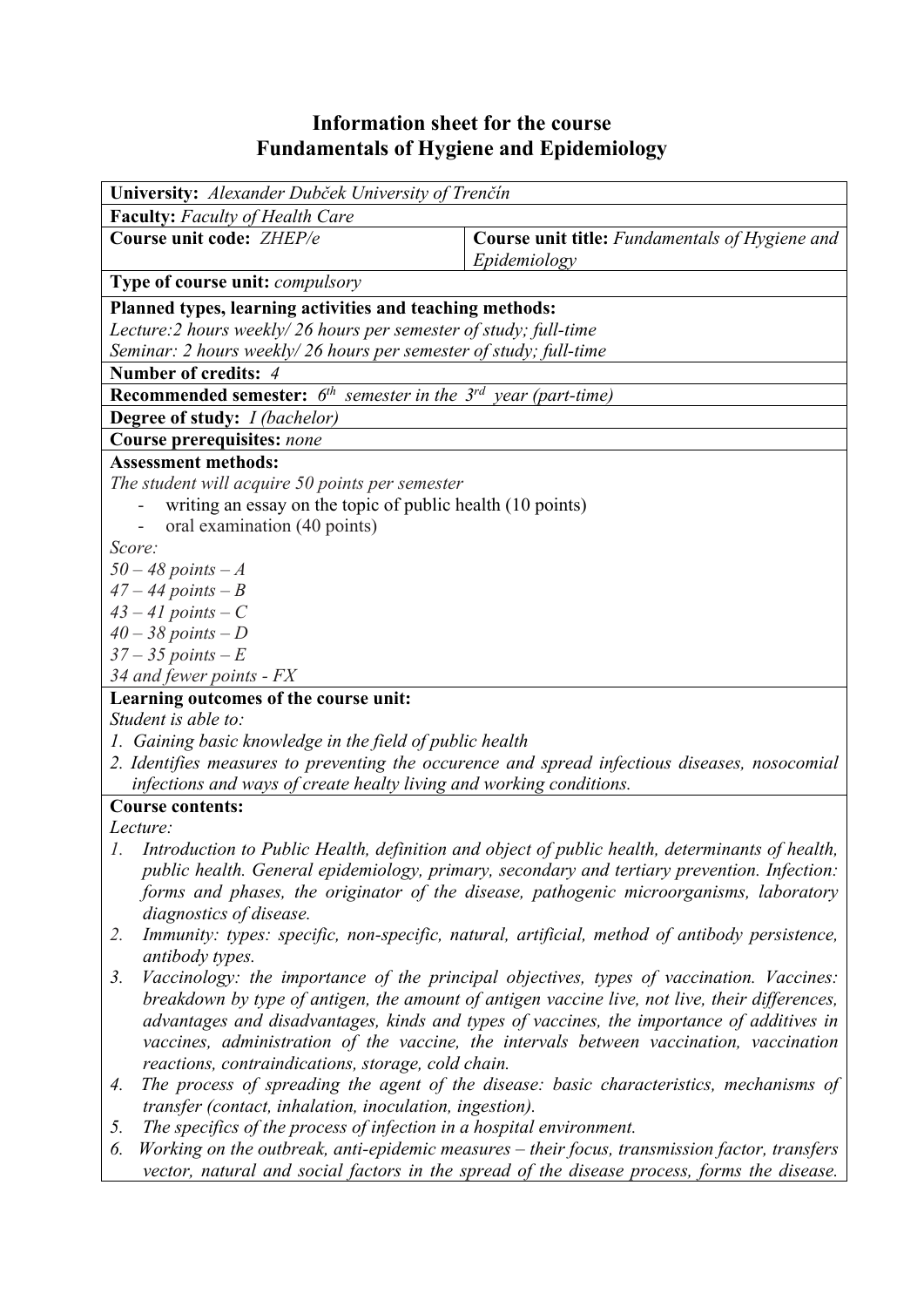*Outbreak- measures, investigating epidemics, epidemiological surveillance.* 

- *7. Nosocomial infections: definition, CDC classification, risk factors, division, characteristic of the species infectious agents - their characteristics.*
- *8. Distribution nosocomial infections: lower respiratory tract infection and pneumonia, urinary tract infection, infection, surgical site infections, bloodstream / stream gastrointestinal disease, infection of the skin and mucous membranes, the other, the precautionary principle.*
- *9. Nosocomial infections surveillance, hospital epidemiologist, epidemiology nurse monitoring methods nosocomial infections. The most common nosocomial epidemics, examples, antiepidemic measures.*
- *10. Disinfection,* principle of disinfection*, types of disinfectants, distribution of medical devices in view of appropriate disinfection. Disinfection of small and large areas and surfaces, disinfection of medical devices. Hand disinfection,* high*-*level disinfection*, disinfection upon the occurrence of certain nosocomial pathogens (MRSA, VRE, G-negative bacteria, enteric viral infections ...) Characteristics of disinfectants used in health care.*
- *11. Sterilisation: preparation of sterile medical device, meaning of presterilization preparation of instruments, packaging, sterilization indicators.*
- *12. Sterilization: sterilization kinds and types, advantages and disadvantages of each method and differences between individual types, control of sterilization, principles and processes of sterilization of thermolabile device.*
- *13. Occupational diseases of health care workers; physical, chemical and biological factors, which affecting human health and work performance of humans in the work; prevention measures; vaccination of healthcare personnel.*

*Exercises:* 

- *1. Epidemiologic investigation of injuries in healthcare workers with blood contaminated objects - development of medical surveillance, bloodborne infections risk assessment, proposal for laboratory tests in medical supervision.*
- *2. Practical exercise: selection of laboratory methods to confirm the diagnosis of serious communicable diseases in terms of speed, efficiency, and sensitivity and specificity of the methods, the procedure for cooperation with the NRL for selected disease and with specialized laboratories, the reasons for sending samples (examples of meningococcal infections, pneumococcal infections, HCV, rotavirus enteritis).*
- *3. Check the sterilization process hot air sterilizer, a steam sterilizer, using physical, chemical and biological control systems, fill-in-the-blank cover letters, sample cultivation plan, evaluation of physical parameters and chemical indicators, establishment of protocol for sterilization,*
- *4. Monitoring the efficacy of chemical disinfection methods, microbiological methods, sample the disinfectant to verify the effectiveness of hospital pathogens, show the method to determine efficacy of disinfection*
- *5. Hand hygiene of healthcare workers, proper hand hygiene practices, fluorescence inspection methods, hand contamination levels measured using the palm imprint method followed by bacteriological culturing samples.*
- *6. Model situation- solution nosocomial outbreaks of diarrhea caused by Cl. difficile, proposal anti-epidemic measures with emphasis on laboratory diagnosis in diarrheal diseases nosocomial origin and selection of hand hygiene disinfectant, medical devices and the , occurrence of spore-forming bacteria in the environment (option to work in small groups: a solution nosocomial infections, caused by MRSA).*
- *7. Individual presentation training. Presentation of work.*

## **Recommended of required reading:**

*1. EGNEROVÁ, A. a kol. Epidemiológia - základy a metódy. Bratislava: vydal SZU, 2006.*